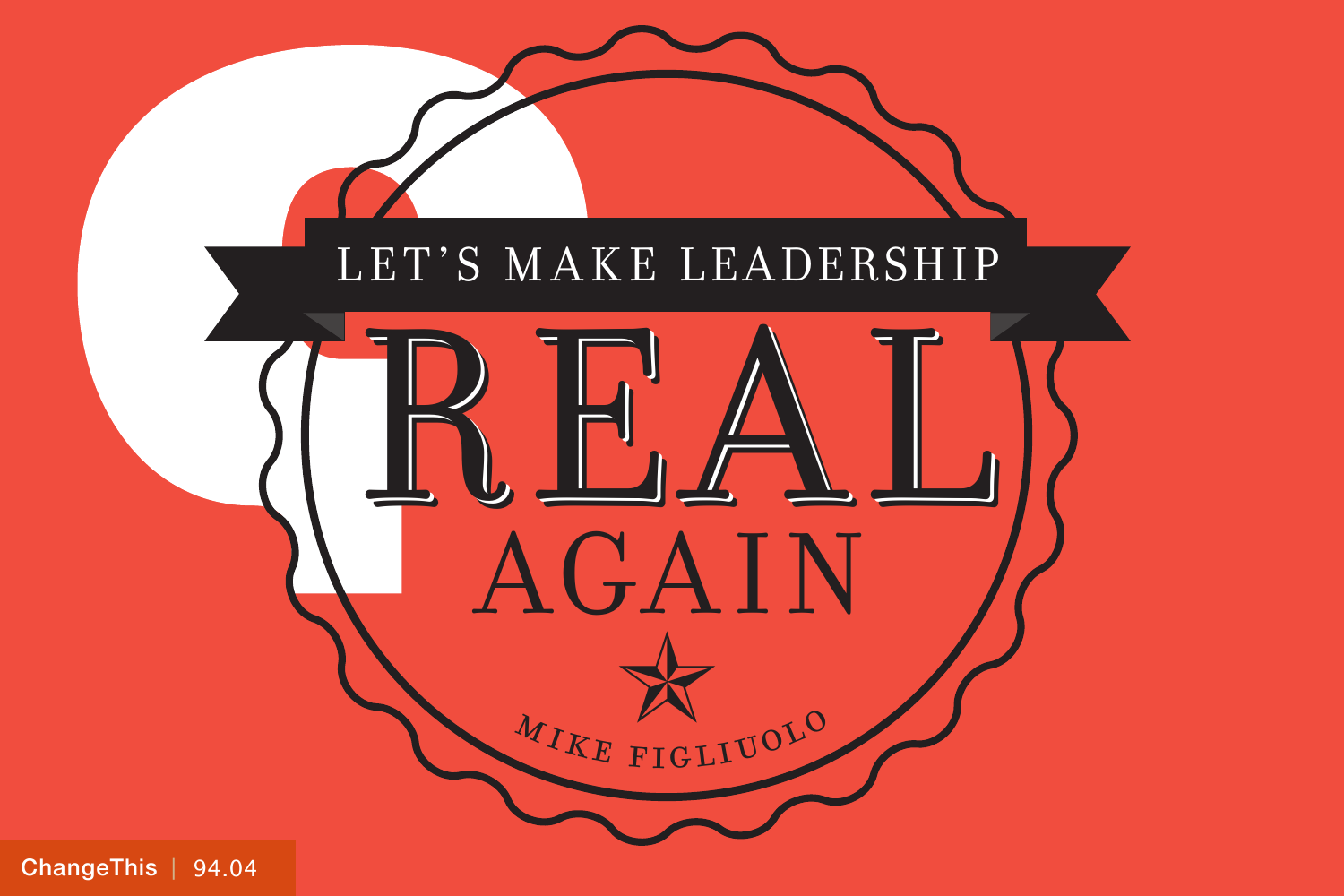# The Leadership Model is Broken.

What has happened to leadership? With all the crises and challenges we face, and the increasingly risk-averse environment in which we operate, leadership has become generic, ephemeral, and bland.

We have devolved from leaders into managers. Admiral Grace Murray Hopper said it best, "you manage things, but you lead people." The problem is we're no longer leading. We're hiding behind committees. We're using the crutches of data and metrics to make our decisions for us. We blame policies and corporate culture for the problems our teams face rather than delivering the tough messages with a sense of ownership.

The result of all of this is our people don't trust us anymore. Work has become transactional. They do the work and we pay them. It's a fee-for-service mindset. When they find someone who will pay them more for their services, they're gone. And when we no longer have need of their services, we simply cast those people aside. It's a toxic environment. It's hard for people to trust their leaders when they feel like they're simply a cog in the machine.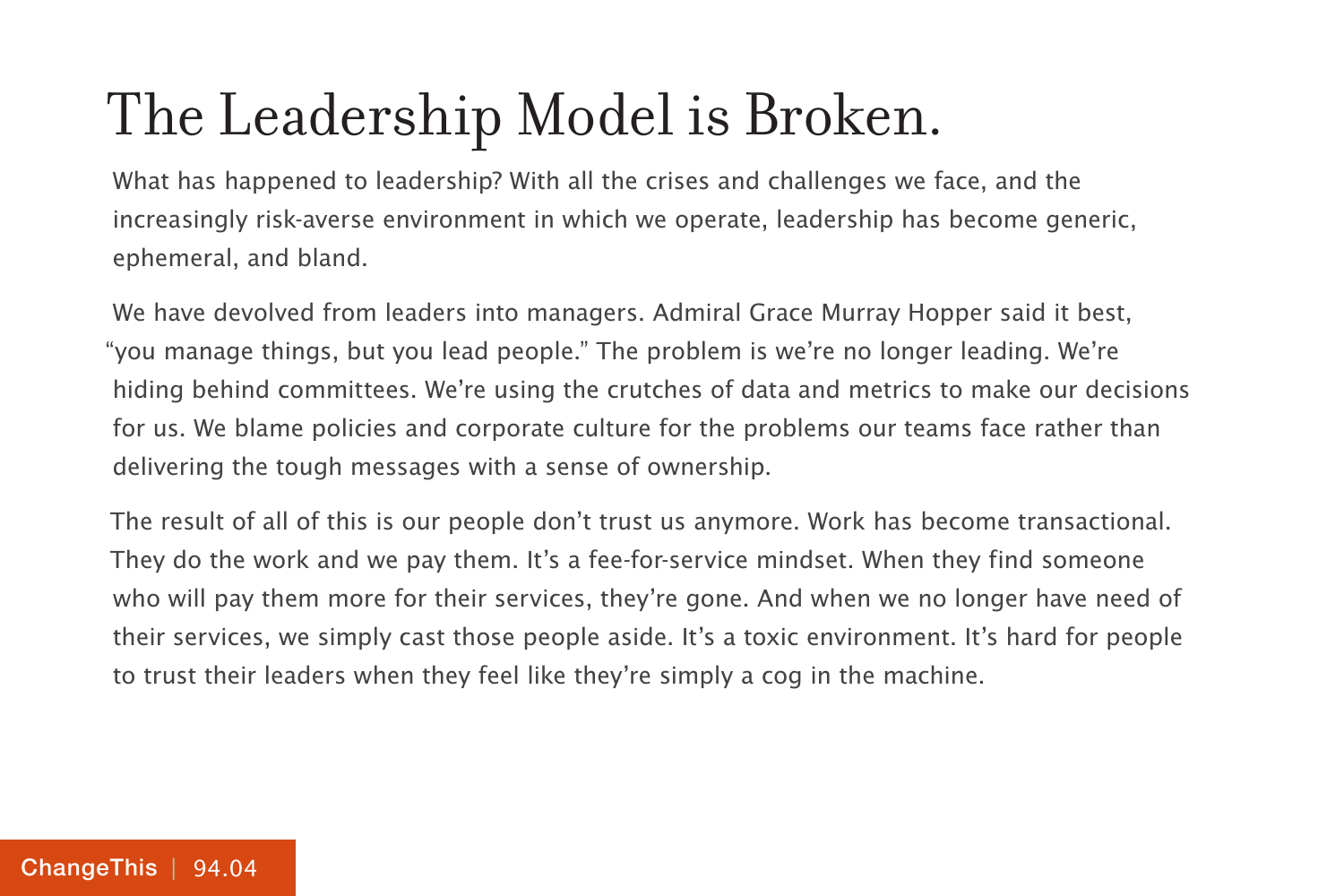#### We are Broken as Leaders.

Raise your hand if you're burned out. Step forward if you're worried about your own uncertain future. Shout if you're feeling a little lost and unclear about where your career is headed. Stand up if you feel like your life is out of balance and you're running out of steam. Now look around you and take comfort in the fact that you're not alone.

#### *It's hard for people to trust their leaders when*  66<br>the *they feel like they're simply a cog in the machine.*

The world has become hypercompetitive and change moves at a dizzying rate. More and more is demanded of us each day. In our "high performance cultures" it sometimes feels like a contest of who can burn themselves out the fastest.

And as we scurry along through a mind-numbing array of meetings, progress reviews, and workshops we lose something along the way—we lose sight of what's important. We miss seeing the damage we're doing to ourselves and our people. That's not leadership. That's failure.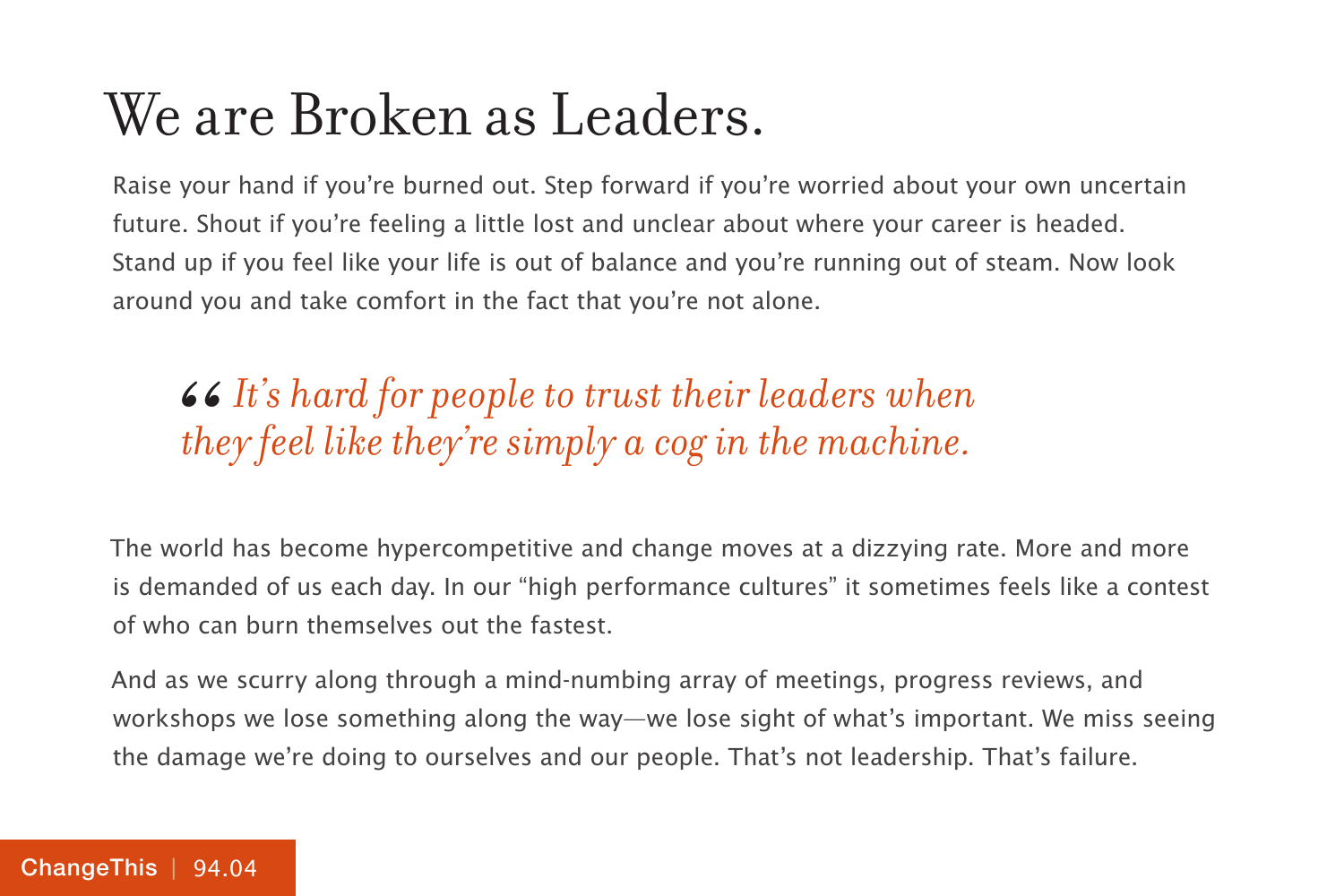# We Talk Funny.

Many of us resort to using fancy words and frameworks to demonstrate our mastery of leadership. We synergize, leverage and optimize so at the end of the day the sum of our value added activities maximizes shareholder value, engages employees, and propels us to a bestin-class premier position in our industry.

That's a bunch of crap.

The words sound great but what do they mean? Would you trust a boss who spoke like this all the time? Neither would I. If that's the case, why do we speak to members of our teams this way?

Everyone wants to be authentic. It's one of the most overwrought concepts out there. Fortunately it's incredibly easy to be authentic—simply drop the pretenses and be yourself.

*Fortunately it's incredibly easy to be authentic— " simply drop the pretenses and be yourself.*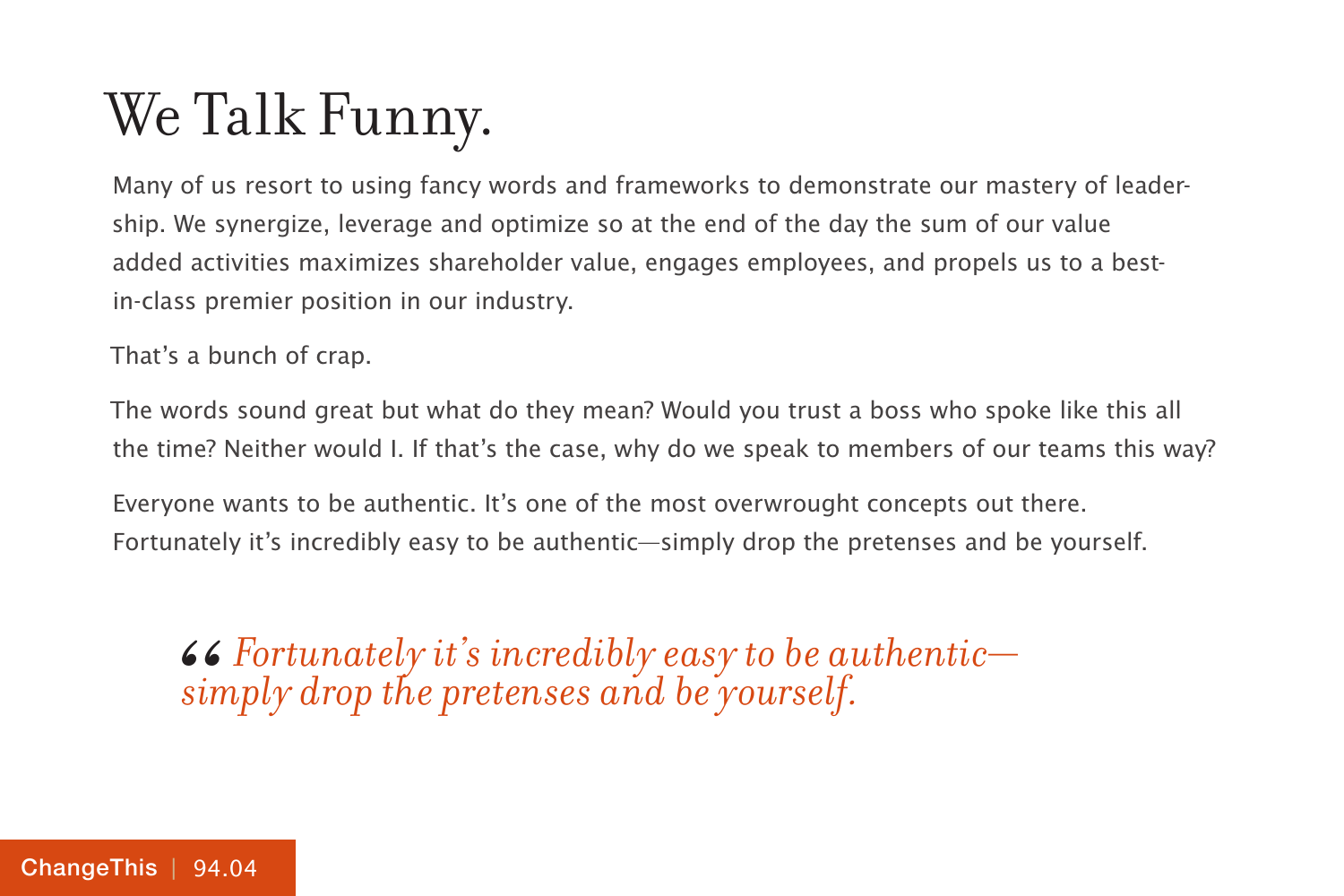#### So What's the Fix?

We need to get a grip on ourselves if we want to reverse the inexorable slide into management hell. The buzzwords and lingo need to die. We need to regain a sense of balance in our lives. We need to stop blaming processes, policies, and metrics for the decisions we make (or abdicate). We need to get back in touch with ourselves, our direction, our people, and our sanity. We need to embrace the notion that being authentic means just being ourselves—without pretence, with inadequacies, and with humility.

We need to make life simple again but not for simplicity's sake—for the sake of bringing clarity to the way we lead. We're going for profound yet clear. We're in search of elegance—defining a leadership style that is simple, straightforward, understandable, and practical. We need to articulate and live a style that matches our personality. We need to share that style with the members of our team so they understand us and find us more predictable. In doing so, we'll reestablish trust with them and lead them more effectively than a billion buzzwords would ever allow us to do.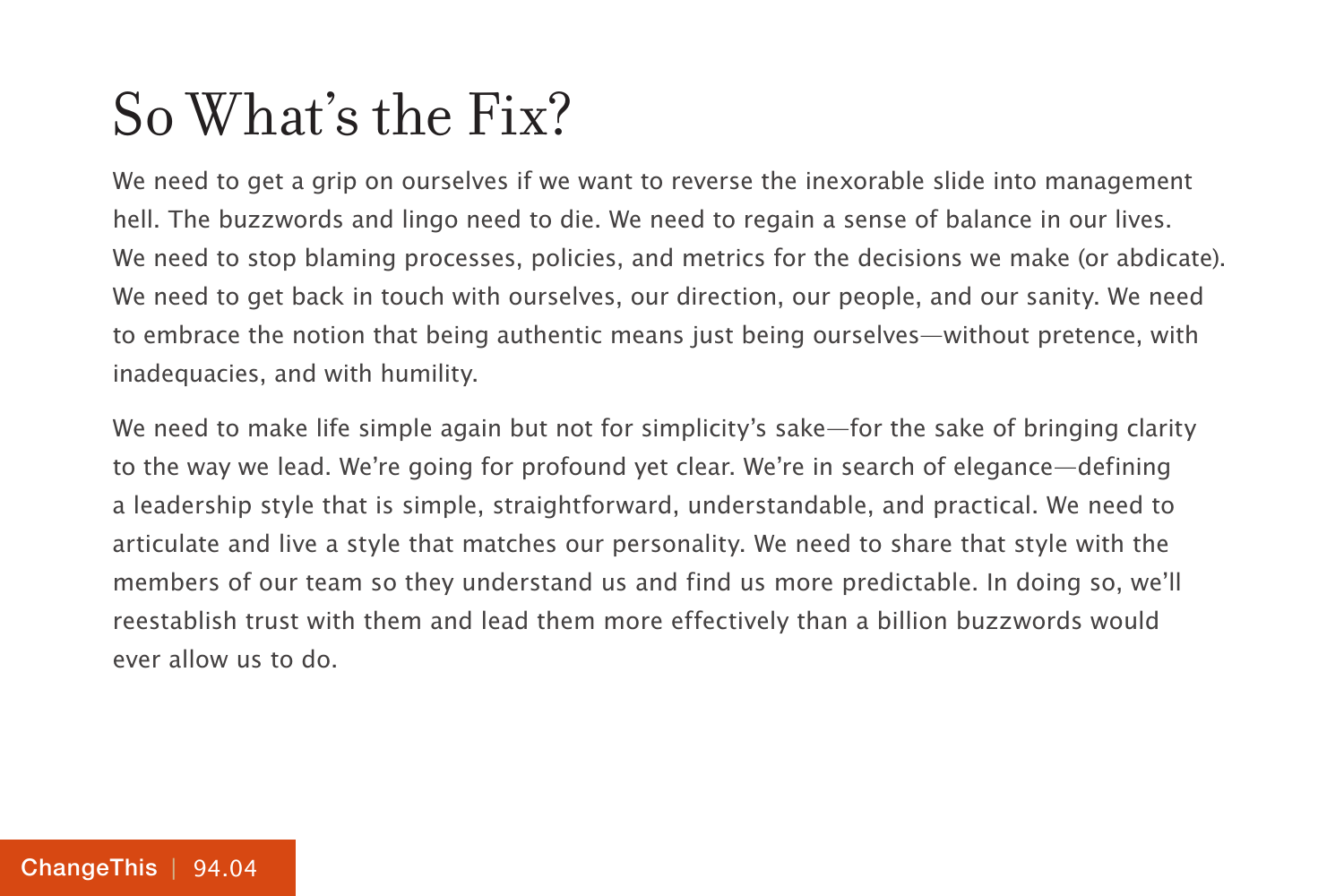### One Person. A *Whole* Person.

If you want to be authentic and live a leadership style that's consistent, you first must embrace the notion that you're always the same you. At work. At home. At rest. With friends. It's always the same you. When you try to be something you're not in any of those realms, you cross the line into inauthentic. You need to strive for the strength of internal consistency that comes from accepting you're the same person no matter your circumstance.

Given that, when you articulate who you are and who you want to be as a leader you need to look at four aspects of leadership: leading yourself, leading the thinking, leading your people, and leading a balanced life. If you can define your views on leadership across those four aspects, you'll draw a complete picture of who you are in any circumstance. That complete picture will help you achieve balance and focus on all the areas that are critical elements of your success.

*If you want to be authentic and live a leadership style that's consistent, you first must embrace the notion that you're always the same you.*  $\frac{66}{100}$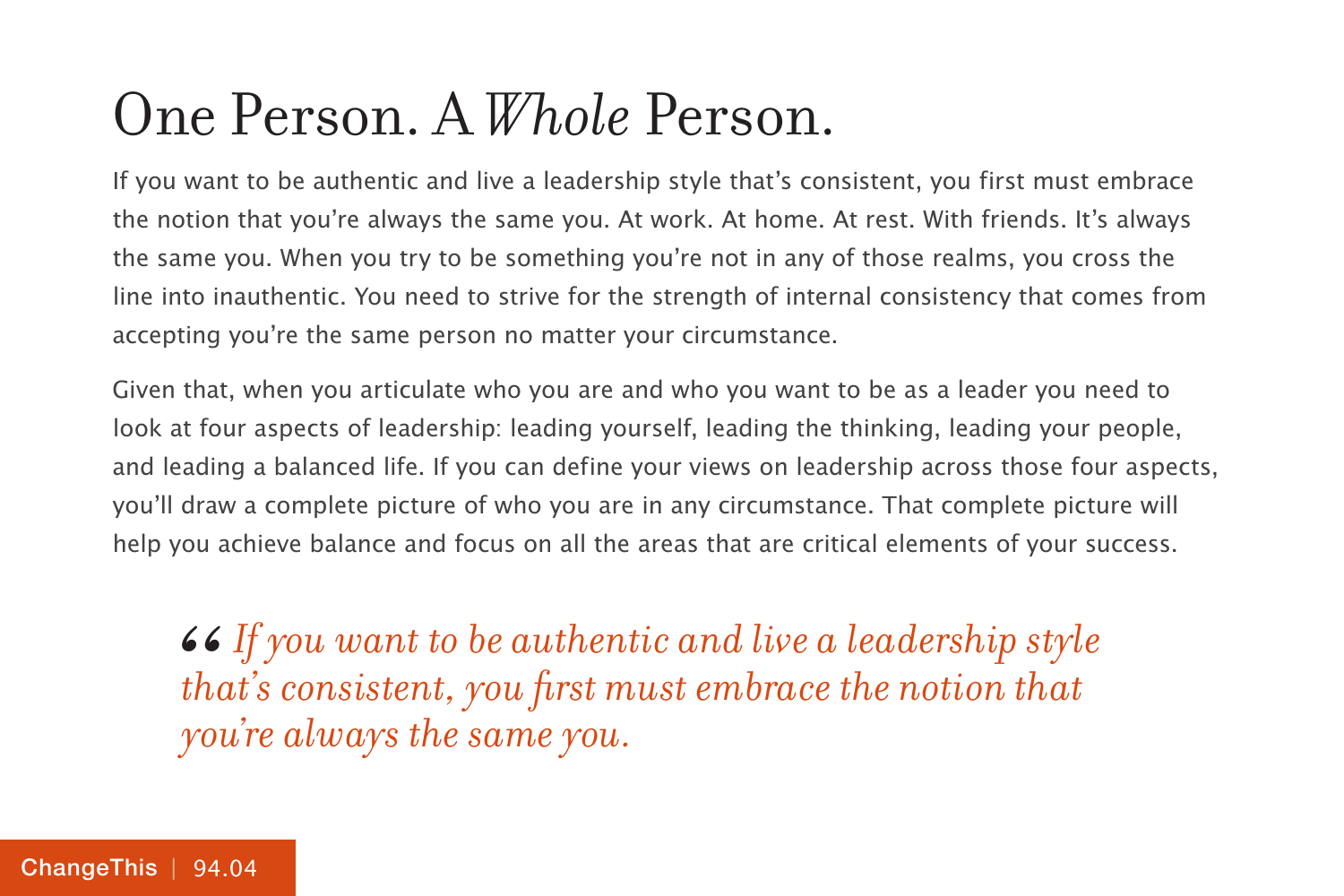# Leading Yourself.

It's hard to reach your destination when you don't know where you're headed. Even if you know what your ultimate personal destination is, if you don't have guardrails in place to guide your behavior along the way you might find yourself far off the path you originally charted.

To lead yourself you must articulate what you want to be remembered for. What will your epitaph say? When all is said and done, what will the sum of the actions you took on Earth be? That is your destination. And when you describe that destination, do so in a simple, compelling way. If you don't get goose bumps when you tell others where you're headed in life then your vision isn't compelling enough to guide and shape your behavior.

When you articulate your personal ethical code and the rules you'll live by, pressure test them. Go back in your personal history to a mistake you made. Ask yourself if your rules of conduct would have prevented that mistake. If the answer is "no" then your personal code of conduct isn't strong enough. Revise it.

When you get done defining your personal end goal and how you'll stay on course, you have something to aim for and guide the path you take in life.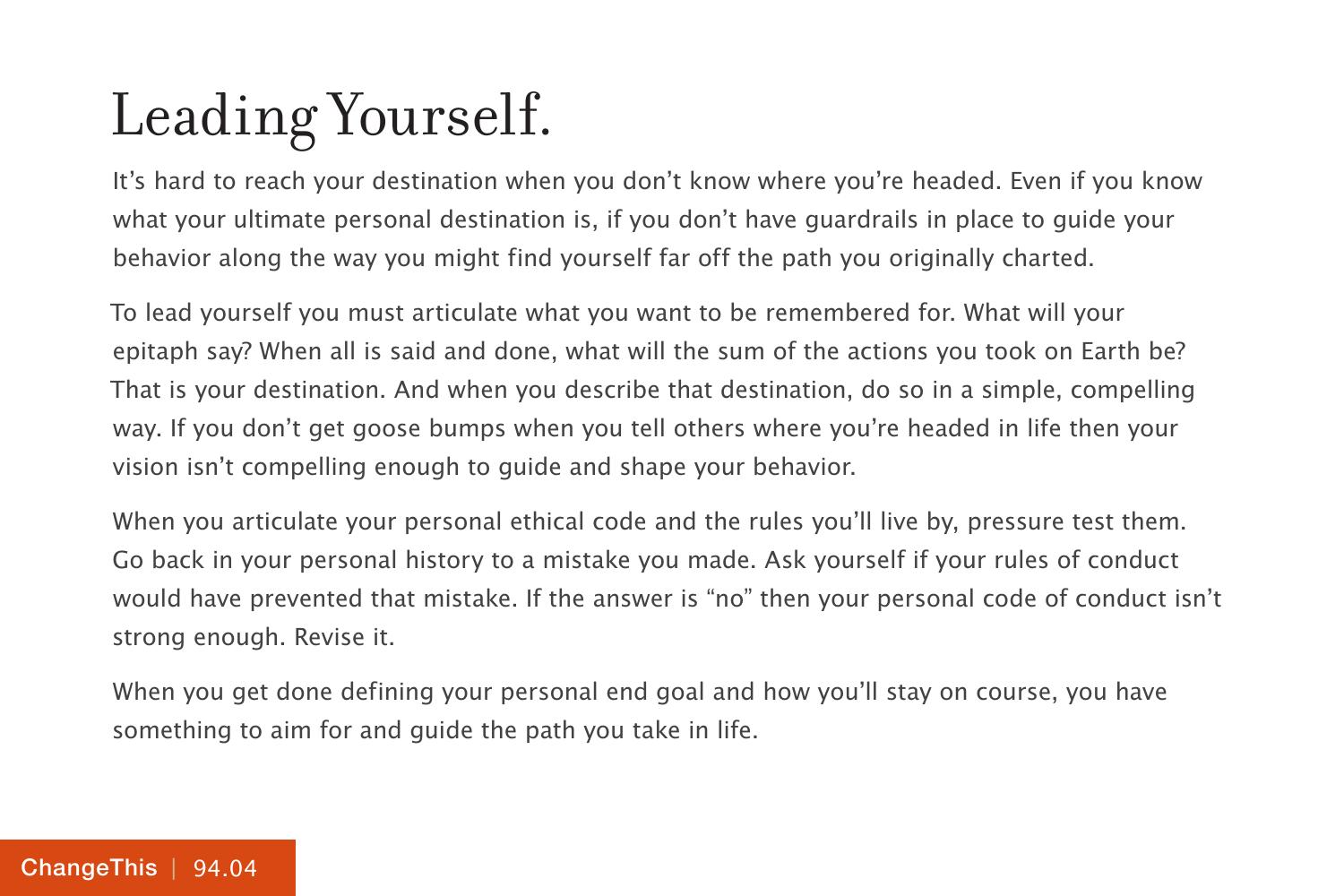# Leading the Thinking.

Once you know where you're headed, you need to let your team know where you're taking them. If you can't define a compelling vision of where you want to take them, they're simply following you out of morbid curiosity just to see what happens. Your role as a leader is to push your team's thinking to new places. You have to generate new ideas. Help them define and achieve a more exciting future.

Not only do you need to define that future vision—you also need to regularly push beyond business as usual. Let your folks know the old "but that's how we've always done it" won't fly anymore. To do that you'll likely have to remind yourself (often) that the status quo simply isn't acceptable. If you can create reminders and use techniques to break you out of that mold you'll increase the likelihood that you'll generate some great new opportunities to pursue.

And once you've identified those opportunities, your job as the leader is to go capture them. You have to make decisions. Stop the analysis paralysis. The notion that you can simply gather more data and be able to make better decisions by doing so is fundamentally flawed. Sure data matters but don't use it as a crutch or as a way to procrastinate and avoid making a tough call. While the data rolls in and you think you're getting more certainty around the decision you're making, you're simply allowing new sources of uncertainty to enter the equation. You'll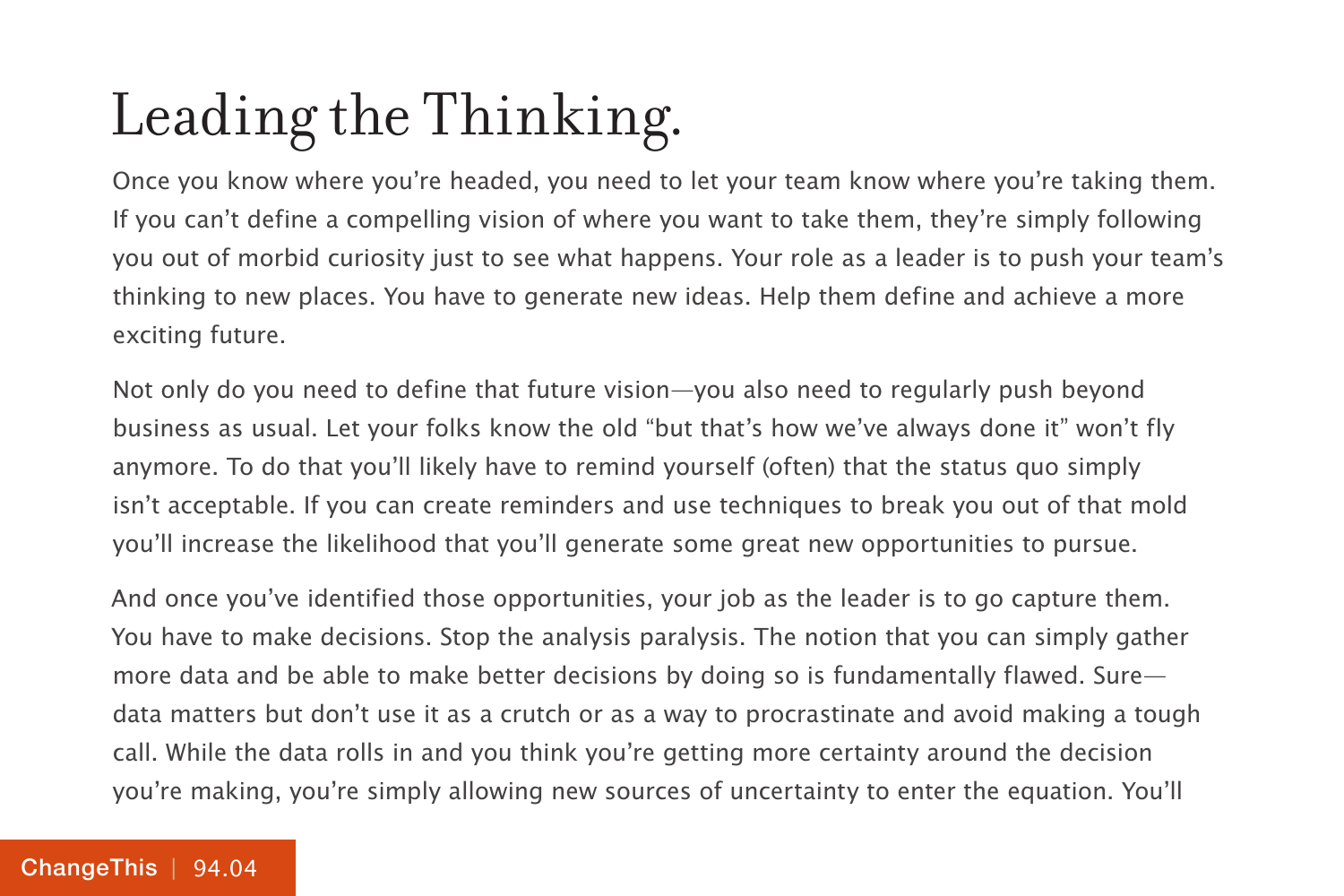never make the perfect decision so stop trying to do so. Instead make the best decision you can. Figure out a way to force yourself to make a decision as soon as you have enough information (not all the information). Your team is looking for you to be decisive. If you can create a trigger that prods you to make decisions more rapidly, you'll all be better off.

*Your role as a leader is to push your team's thinking to new places. You have to generate new ideas. " Help them define and achieve a more exciting future.* 

# Leading Your People.

Your task as a leader is to get work done through others. That can happen either through directive or influence. Directives work but they don't build trust or capability as well as influence skills do. In order to influence the members of your team to do what you need done, you must first understand them and their jobs. Once you do, your role is to guide, coach, develop and inspire them.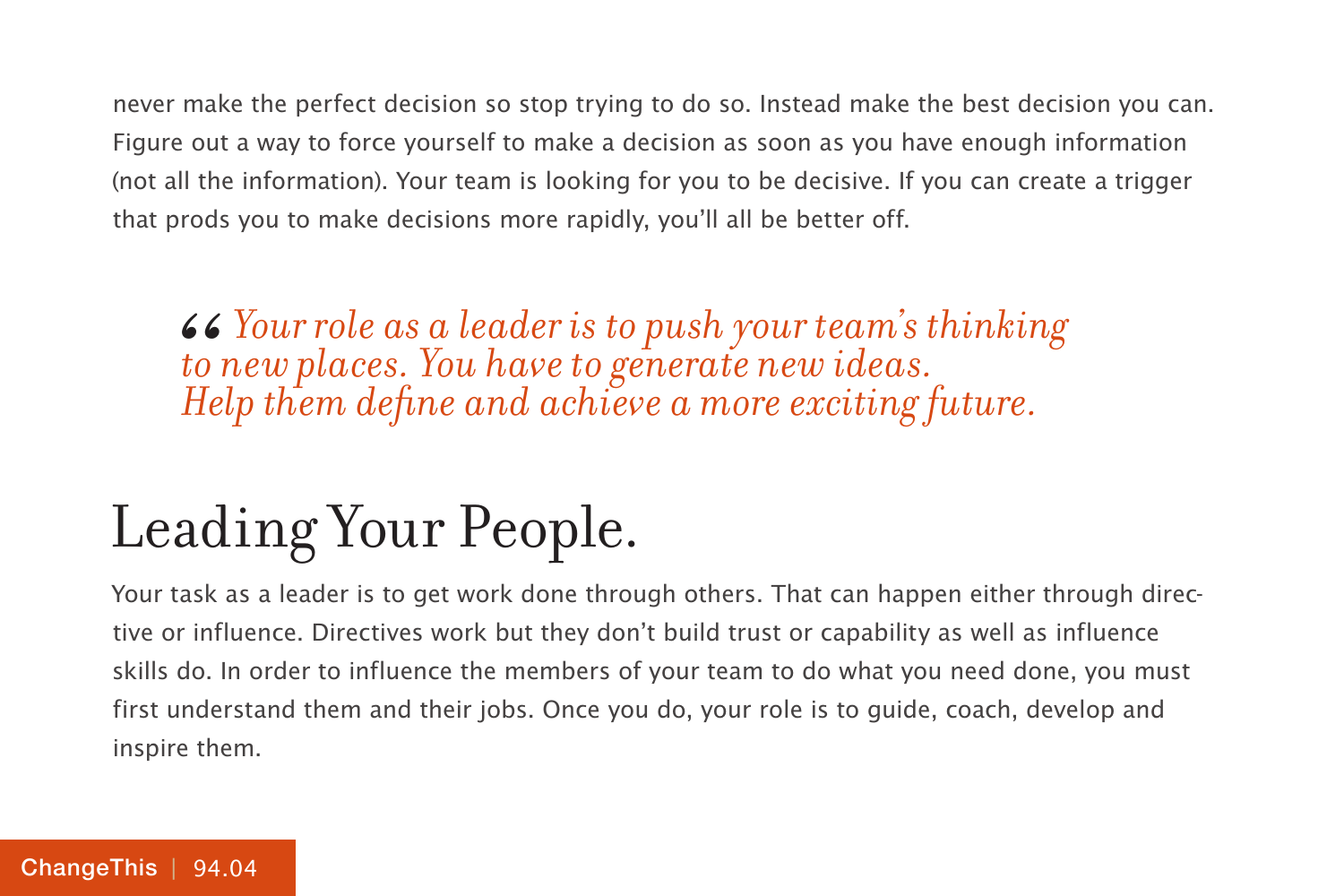What do you really know about your team members as individuals? How well do you understand their personal motivations, aspirations, wants, and needs? If you don't know them as individuals how can you expect to lead and inspire them?

Step away from your email, PowerPoint, and spreadsheets and go talk with your people (note I said "with"—not "to"—communication needs to be bi-directional). Understand them inside and out. Once you've done that, create a reminder for yourself to do it on a regular basis. It can be a calendar invite, a picture of your team, a regularly scheduled coffee/lunch, or a goal on your self appraisal. Whatever mechanism you use, maintain consistency around it. Once your people realize and believe you care about them and their well-being they're more likely to feel the same way about you.

Now that you've established mutual respect and made it a habit you have to challenge and develop your people. Again—create reminders and rules for yourself to ensure you deliver hard messages promptly. Set a personal goal for taking risks on your team by putting them in expanded roles so they have an opportunity to grow. Quit protecting your own ass and taking the low-risk route of always having your top performers take the challenging tasks. The rest of the team feels left out and they'll eventually believe you don't trust them. Your job as the leader is to build their skills and capabilities. This by definition means you must assume risk and expand their roles. Do so prudently but do it.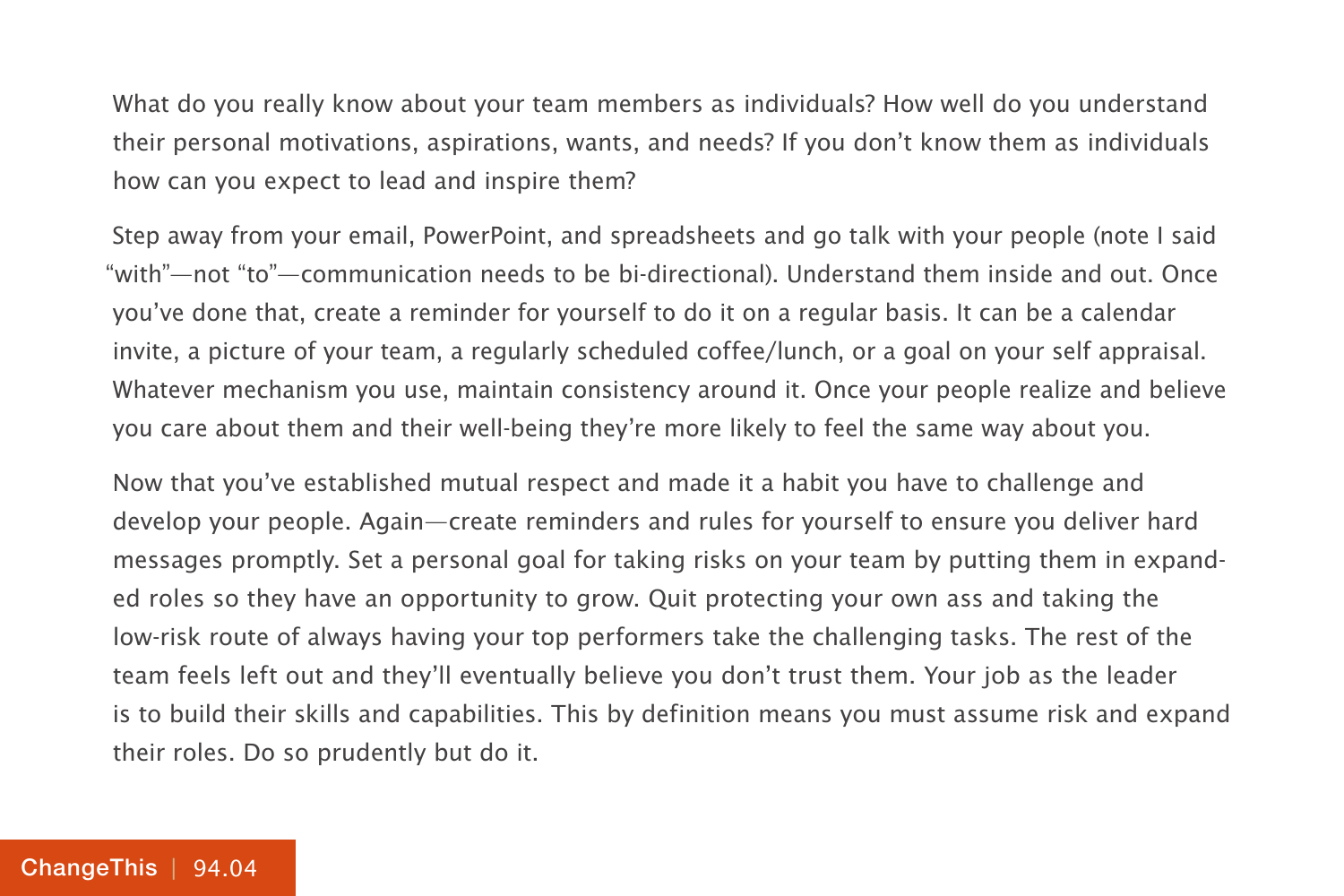# Leading a Balanced Life.

Balance always falls by the wayside. A friend of mine once remarked "someday" is not a day of the week. We always say we'll get balance "someday" but somehow never get around to it. The net result is we run ourselves into the ground and drag our teams down with us. The withering frenzy of long work days and work weeks grinds us down into sullen burned out husks. Why bother working your butt off to secure a great retirement if in doing so you drive yourself to a heart attack before you actually retire?

#### *What do you really know about your team members as individuals? … If you don't know them as individuals how can you expect to lead and inspire them?* 66<br>*as*<br>*ho*

We fail at balance because we don't have boundaries. We never set them let alone share them with others. When boundaries don't exist it's impossible to prevent work from intruding on "life" and we have no right getting mad at bosses or coworkers for crossing those boundaries because we never set them explicitly in the first place. Even worse, you're a role model for your team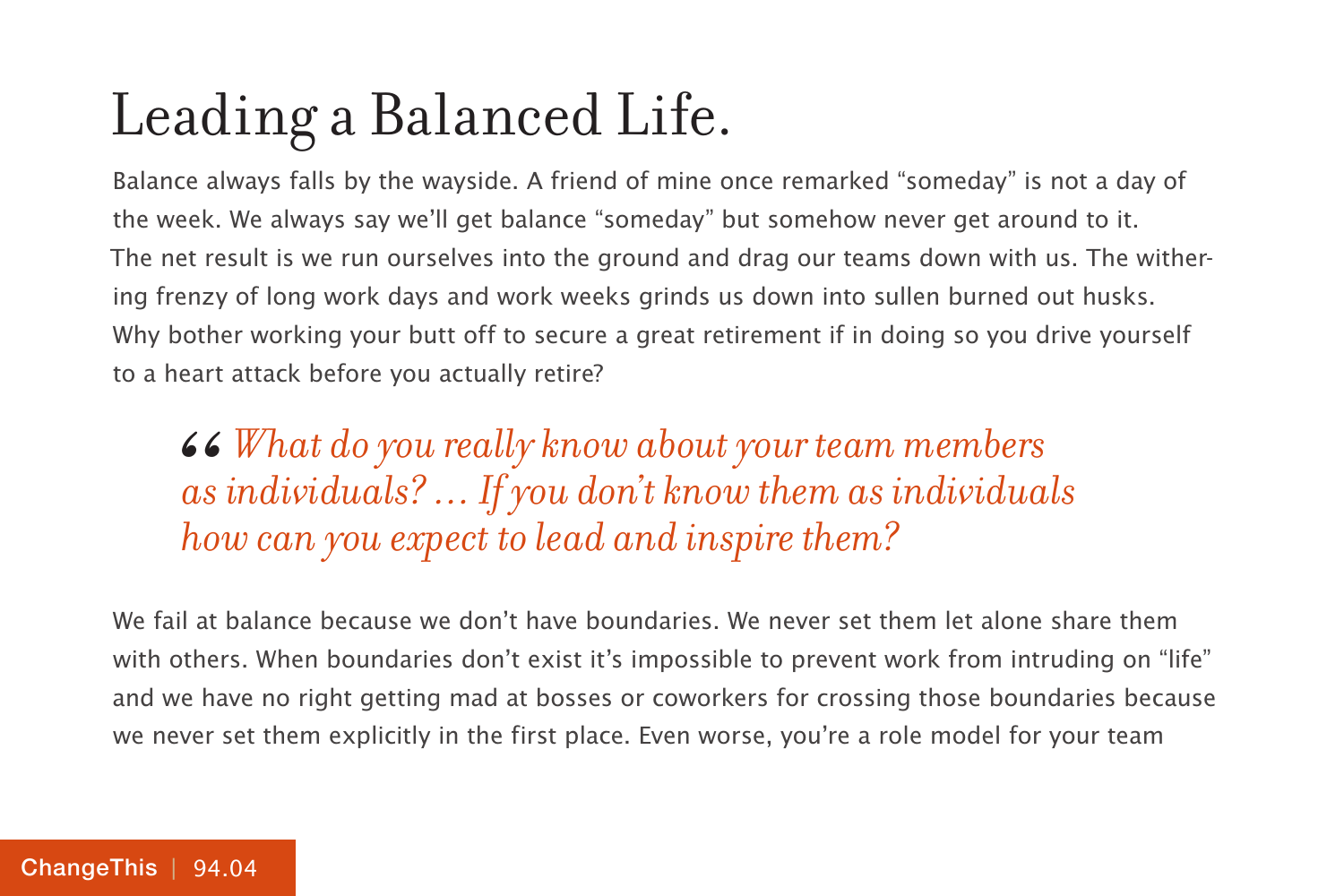members. If they see you living without boundaries and they watch your work encroach on every aspect of your life, they'll believe you expect the same of them. Their misery will mirror yours.

Set boundaries. Set them around what's meaningful to you. If attending your kid's sporting events matters, block it on your calendar. If it's using your vacation days, schedule them. Whatever is important to you, you need to define it and share it with others. If you don't you have no right to be mad at people when they cross those boundaries. The good news is once the boundaries are drawn it is much easier to enforce them and regain some sense of balance in your life.

*We always say we'll get balance "someday" but somehow never get around to it. The withering frenzy of long work days and work weeks grinds us down into sullen burned out husks.* 66<br> *ne*<br> *an*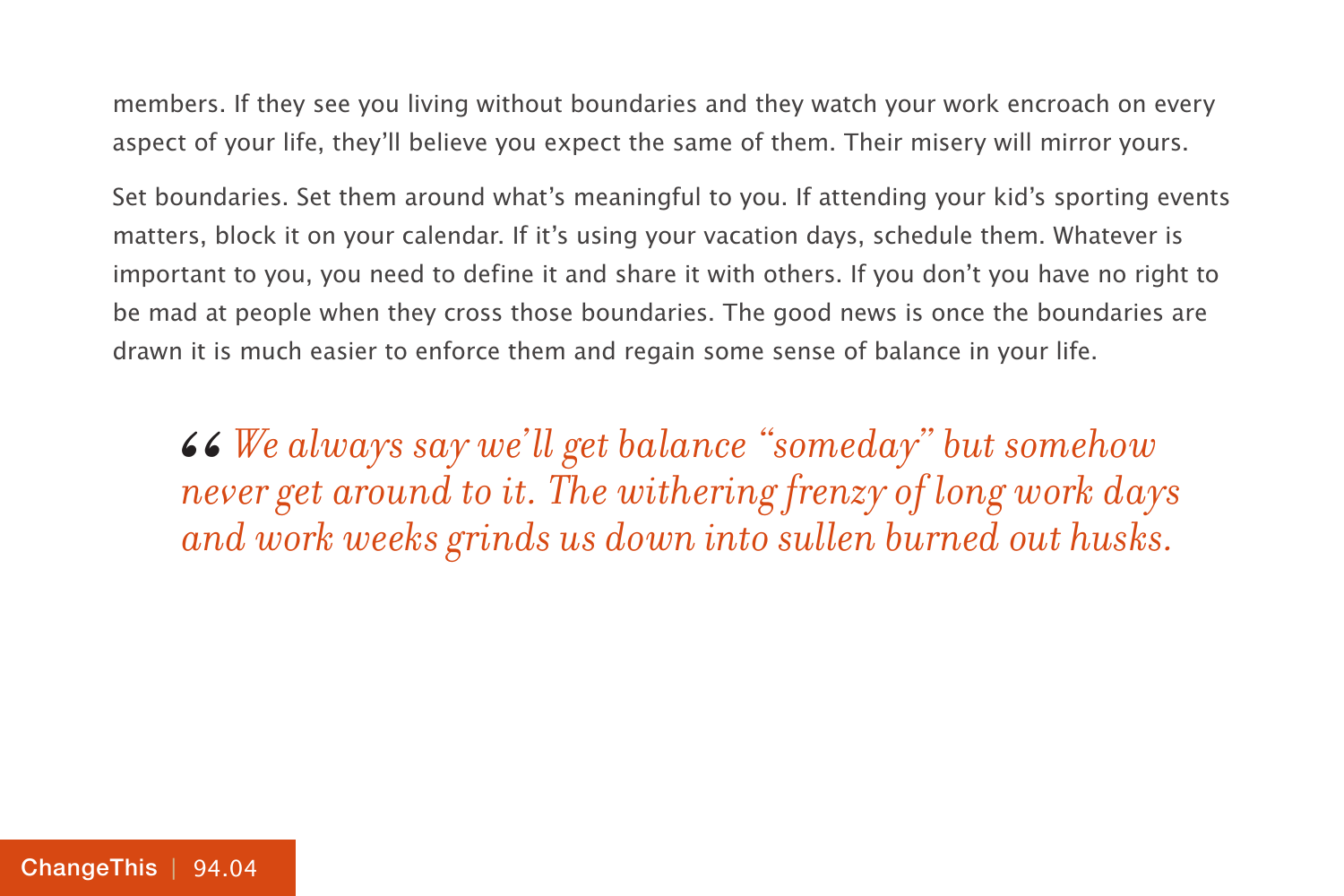### Share It.

Once you've articulated a personal approach to leadership that is innately your own, share it with others. Let your team know what matters to you, where you're taking them, how you'll interact with them, and what your boundaries are. Give them a foundation for predicting your behavior. That predictability is what trust is based upon.

If you can distill your leadership philosophy to a single page of expectations, standards, and goals—even better. No one wants to read a long, boring philosophy. They'd much rather get to know you as a person. They want to know your personal story and understand your values. The better they know what's important to you, the easier it is for them to meet your standards and expectations. It's also a relief to them to not have to wonder what's on your mind and instead have it handed to them on a simple, straightforward page.

If we want leadership to be authentic again, we need to ditch the lingo, be ourselves, and define our approach to leadership in more ways than simply how we lead our people. **In doing so, it will be easier to live our leadership values every day because it's not too hard to simply be ourselves.**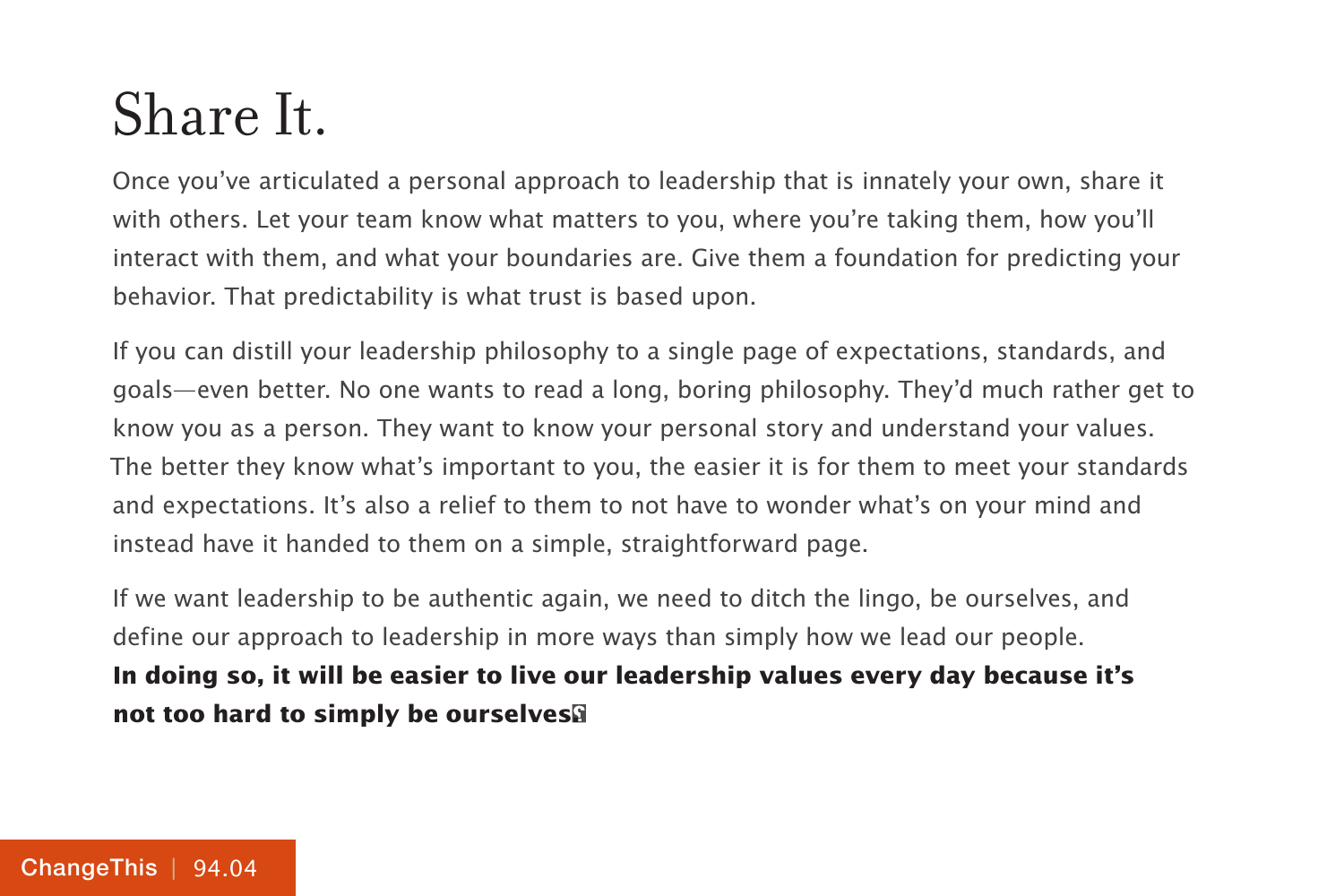#### Info



#### **BUY THE BOOK** | Get more details or buy a copy of [One Piece of Paper.](http://800ceoread.com/book/show/9781118049594)

**ABOUT THE AUTHOR** | Mike Figliuolo is the Founder and Managing Director of [thoughtLEADERS, LLC—](http://www.thoughtleadersllc.com/)a leadership development and training firm. His book One Piece of Paper: The Simple Approach to Powerful, Personal Leadership is designed to help leaders define who they are and what their personal leadership philosophy is. He's an Honor Graduate of West Point and has spent many years in corporate and entrepreneurial roles. You can contact him at [info@thoughtleadersllc.com.](mailto:info@thoughtleadersllc.com)

- **→ SEND THIS** | [Pass along a copy](http://www.changethis.com/94.04.RealLeadership/email) of this manifesto to others.
- **→ SUBSCRIBE** | Sign up fo[r e-news](http://changethis.com/page/show/e_mail_newsletter) to learn when our latest manifestos are available.

This document was created on May 9, 2012 and is based on the best information available at that time. The copyright of this work belongs to the author, who is solely responsible for the content. This work is licensed under the Creative Commons Attribution-NonCommercial-NoDerivs License. To view a copy of this license, visit [Creative Commons](http://creativecommons.org/licenses/by-nc-nd/2.0/) or send a letter to Creative Commons, 559 Nathan Abbott Way, Stanford, California 94305, USA. You are given the unlimited right to print this manifesto and to distribute it electronically (via email, your website, or any other means). You can print out pages and put them in your favorite coffee shop's windows or your doctor's waiting room. You can transcribe the author's words onto the sidewalk, or you can hand out copies to everyone you meet. You may not alter this manifesto in any way, though, and you may not charge for it.